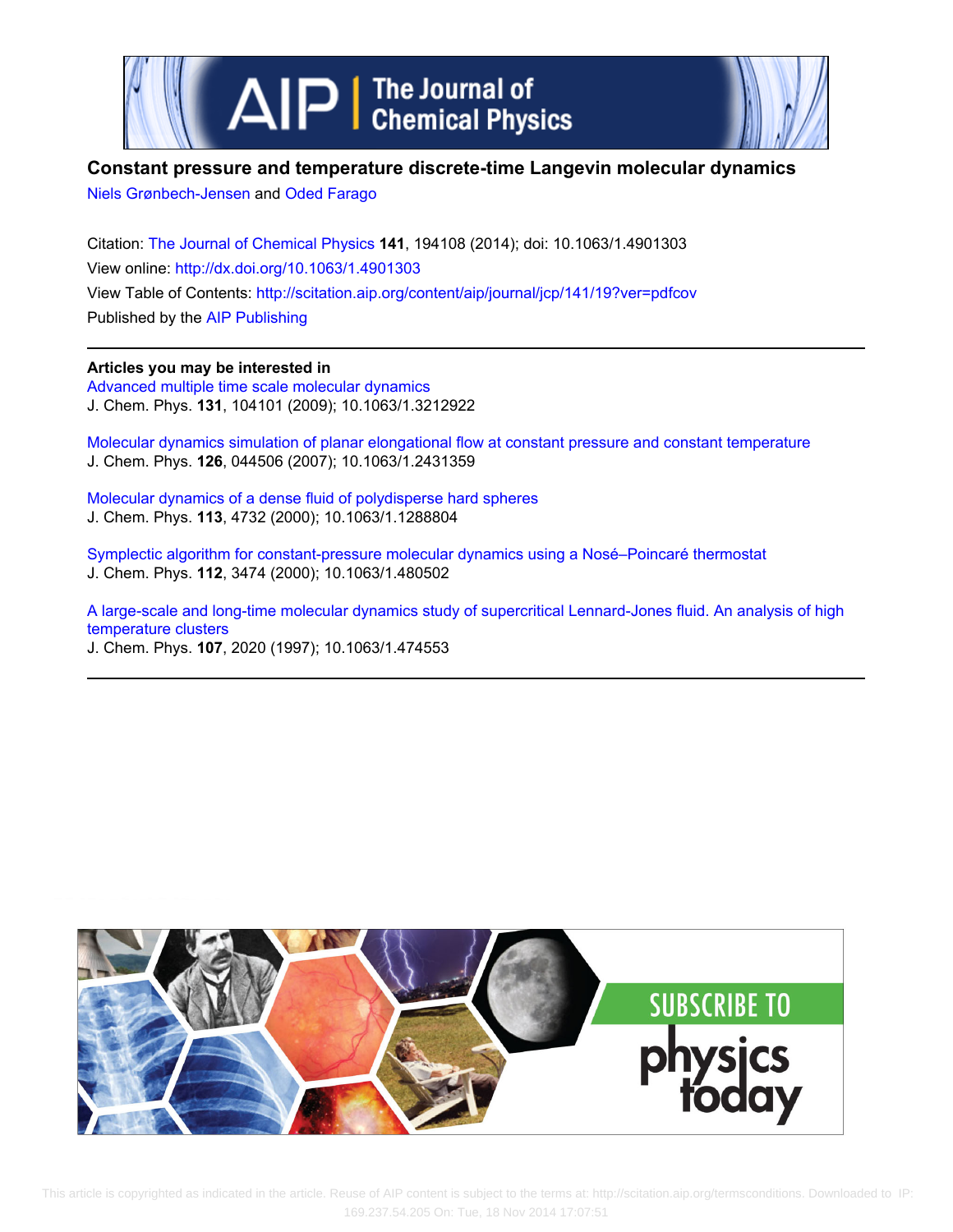

# **[Constant pressure and temperature discrete-time Langevin](http://dx.doi.org/10.1063/1.4901303) [molecular dynamics](http://dx.doi.org/10.1063/1.4901303)**

Niels Grønbech-Jensen<sup>1,2</sup> and Oded Farago<sup>3,4</sup>

<sup>1</sup>*Department of Mechanical and Aerospace Engineering, University of California, Davis, California 95616, USA*

<sup>2</sup>*Department of Mathematics, University of California, Davis, California 95616, USA*

<sup>3</sup>*Department of Biomedical Engineering, Ben Gurion University of the Negev, Be'er Sheva 84105, Israel*

<sup>4</sup>*Ilse Katz Institute for Nanoscale Science and Technology, Ben Gurion University of the Negev,*

*Be'er Sheva 84105, Israel*

(Received 10 August 2014; accepted 29 October 2014; published online 18 November 2014)

We present a new and improved method for simultaneous control of temperature and pressure in molecular dynamics simulations with periodic boundary conditions. The thermostat-barostat equations are built on our previously developed stochastic thermostat, which has been shown to provide correct statistical configurational sampling for any time step that yields stable trajectories. Here, we extend the method and develop a set of discrete-time equations of motion for both particle dynamics and system volume in order to seek pressure control that is insensitive to the choice of the numerical time step. The resulting method is simple, practical, and efficient. The method is demonstrated through direct numerical simulations of two characteristic model systems—a onedimensional particle chain for which exact statistical results can be obtained and used as benchmarks, and a three-dimensional system of Lennard-Jones interacting particles simulated in both solid and liquid phases. The results, which are compared against the method of Kolb and Dünweg [J. Chem. Phys. **111**, 4453 (1999)], show that the new method behaves according to the objective, namely that acquired statistical averages and fluctuations of configurational measures are accurate and robust against the chosen time step applied to the simulation. *© 2014 AIP Publishing LLC*. [\[http://dx.doi.org/10.1063/1.4901303\]](http://dx.doi.org/10.1063/1.4901303)

## **I. INTRODUCTION**

Molecular Dynamics (MD) computer simulations have become a standard tool for investigating a variety of atomic and molecular systems ranging from solids to simple fluids to complex biomolecular assemblies.<sup>1</sup> They are particularly attractive for dynamics and for equilibrium sampling in high density condensed matter systems where large scale collective modes may be significant. These modes may not be easily excited (and relaxed) by the alternative approach to phase space sampling, namely, Monte Carlo (MC) simulations, because: (i) MC evolution is diffusive in nature, and (ii) MC tends to have low acceptance rates in high density regions.<sup>2</sup> The MC method, however, possesses one significant advantage over MD—the ability to sample, at least in principle (i.e., for sufficiently long runs), almost any statistical ensemble in a fairly straightforward manner. This task is accomplished by performing MC moves that are ergodic and satisfy the detailed balance condition. In the canonical  $(N, V, T)$  ensemble (where *N*, *V* , and *T* denote the number of particles, volume, and temperature, respectively), the latter requirement is usually fulfilled by using the Metropolis criterion for the acceptance probability:  $p_{\text{acc}} = \min[1, \exp(-\Delta U / k_B T)]$ , where  $k_B$ is the Boltzmann constant and  $\Delta U$  is the change in the potential energy between the two states which are approached via opposite moves. Similarly, the isothermal-isobaric  $(N, P, T)$  (where  $P$  is the pressure) ensemble can be simulated by including coordinate displacements that change the volume of the system and scale the coordinates of the particles accordingly, and by redefining the potential energy to  $U_{\text{eff}}$  $= U + PV - Nk_B T \ln V$  [see, later, Eq. (10)].

Things become more complicated when it comes to MD simulations, which attempt to follow the *dynamics* of a molecular system by numerically solving Newton's classical equations of motion for the constituent particles. This, supposedly, generates trajectories within the microcanonical ensemble  $(N, V, E)$  (where  $E$  is the internal energy of the system, which is the sum of potential and kinetic energies) although, due to truncation errors, one should not expect the computed trajectories to actually follow the real-time dynamics in manyparticle systems.<sup>3</sup> The most commonly used discrete-time integrator for MD simulations is the Störmer-Verlet algorithm which (in its so-called "velocity-Verlet" form) reads<sup>4</sup>

$$
r^{n+1} = r^n + v^n dt + \frac{dt^2}{2m} f^n,
$$
 (1)

$$
v^{n+1} = v^n + \frac{dt}{2m}(f^n + f^{n+1}),
$$
 (2)

where  $r^n$ ,  $v^n$ , and  $f^n$  denote, respectively, the coordinate, velocity, and the force acting on the particle with mass *m* at time  $t_n$ , and  $t_{n+1} = t_n + dt$ . Notice that  $r^n$ ,  $v^n$ , and  $f^n$  represent Cartesian components, which means that for a system of *N* particles in a space with dimensionality *d*, the number of equations one needs to compute per time step *dt*, is 2*dN*.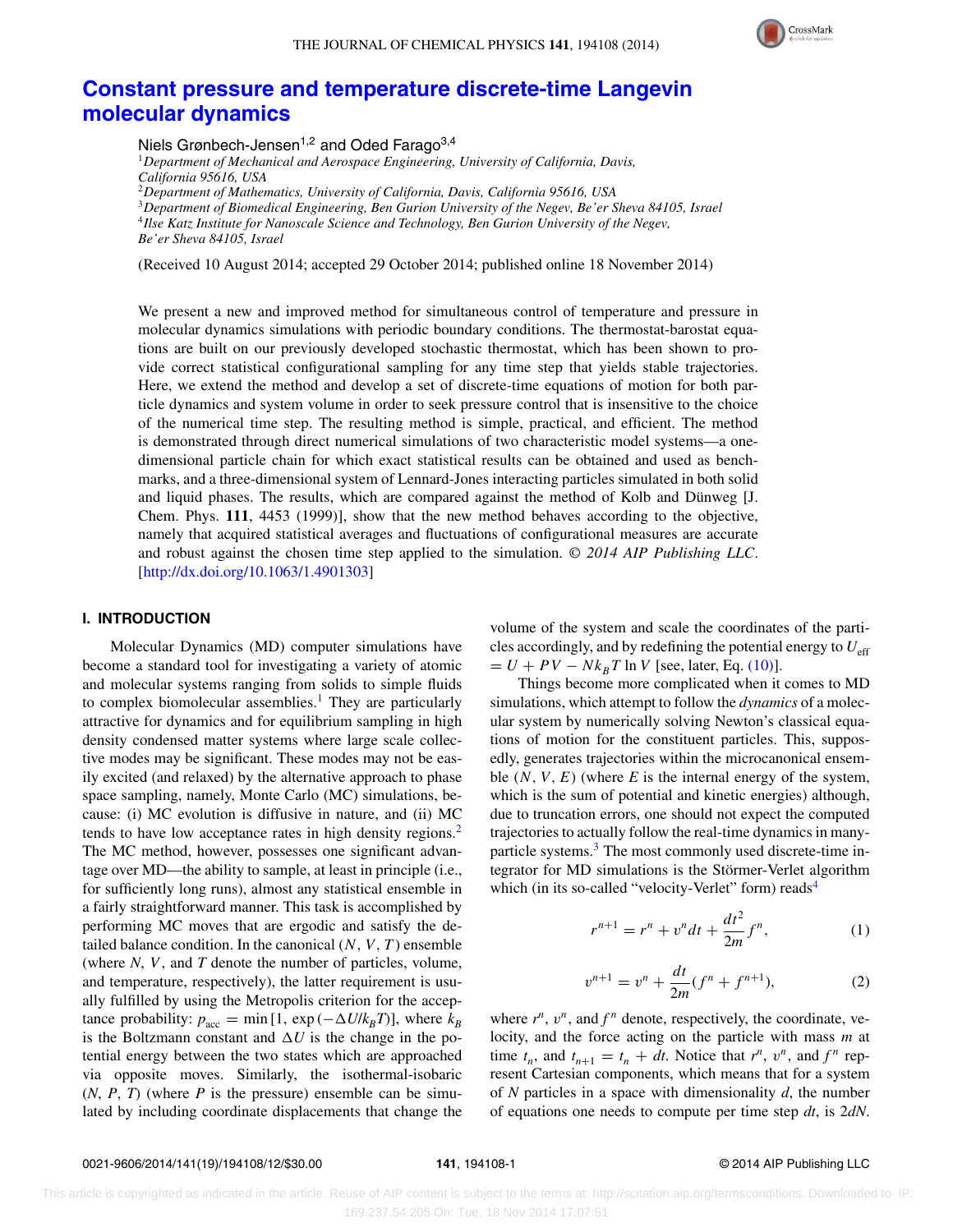The Verlet algorithm results in a trajectory which is accurate to second order in the time step *dt*. This deviation between the computed and the "correct" trajectories should not be a matter of concern if the simulations properly sample the correct statistical ensemble, or otherwise retain the measures of interest. Thus, the critical test for the performance of any numerical integrator must be its accuracy in measuring important thermodynamic quantities and the variations of the results with *dt*. Remarkably, the Verlet algorithm suffers from the problem that the total kinetic energy of a simulated system (which is supposed to be proportional to the temperature) becomes progressively depressed for increasing time step  $d_1^{5,6}$  compared to the potential energy (see also the Appendix for a harmonic oscillator demonstration of how the velocity in discrete time is not precisely the velocity of the corresponding spatial coordinate). Other thermodynamic observables also exhibit variations with *dt*, which makes a striking contrast with MC simulations in which the thermodynamic configurational averages are insensitive to the step sizes.

The microcanonical ensemble sampled in MD simulations does not provide the best representation of experimental conditions, where the most common condition is that of constant temperature and pressure. Therefore, considerable effort has been devoted to the development of MD algorithms for simulations of the isothermal-isobaric ensemble. In the simplest method, proposed by Berendsen, the system is weakly coupled to external heat ("thermostat") and pressure ("barostat") baths, using the principle of least local perturbation. This method has been criticized for failing to correctly sample the statistical ensemble, due to its tendency to suppress fluctuations in kinetic energy and volume. A second, more reliable method, pioneered by Andersen for fixed pressure,<sup>8</sup> extended by Parrinello and Rahman $9$  and by Nosé,  $10$  and revised by Hoover<sup>11</sup> to fixed temperature MD simulations, is the extended Lagrangian formalism. The method is based on the idea of including additional degrees of freedom, corresponding to the volume and/or the kinetic energy of the system, together with their conjugate momenta variables. The new variables are coupled to the system in a manner which guarantees that the trajectory correctly samples the isothermal-isobaric ensemble. The latter constitutes a sub-space of the configuration space of the extended system. Within the extended phase space, the statistics is microcanonical and the equations of motion can be derived from the extended Hamiltonian, which is conserved in time. In principle, these Hamiltonian equations of motion can be integrated numerically using the Verlet algorithm. In practice, the implementation of the discrete-time Verlet algorithm raises several significant challenges and difficulties. Specifically, for the barostat part, the coupling between the particles' degrees of freedom and the "piston" (introduced to control the volume fluctuations) is the source of the following problems:

- 1. When the piston moves, the particle coordinates must be rescaled, which leads to a metric problem with the algorithm. This problem has been addressed in Refs. 12–14.
- 2. The method is extremely sensitive to the value assigned to the mass of the piston. A low mass will result in rapid

box size oscillations which are not attenuated very efficiently by the motions of the molecules, while a large mass will give rise to a slow adjustment of the volume and may therefore be computationally inefficient.

- 3. The force on the piston [see Eq.  $(8)$  below] depends on the internal pressure of the system, the value of which depends on the instantaneous kinetic energy of the particles. This means that the velocity  $v^{n+1}$  is the solution to an implicit equation, which therefore must be solved iteratively. This has several consequences, including that the computed trajectory is no longer time reversible—a feature that jeopardizes the (extended) energy conservation in long simulations. A set of explicit reversible integrators for the dynamics has been developed by Martyna and co-workers.15–17
- 4. The dependence of the internal pressure on the kinetic energy leads to inaccurate determination of the pressure, since the kinetic contribution is derived from the particles' velocities, which, as shown in the Appendix, deviate from the actual velocities.

The third approach to constant pressure and temperature MD simulations employs the Andersen extended Lagrangian formalism, i.e., it couples the system to a global piston which governs the volume fluctuations of the system. However, instead of using a Nosé-Hoover thermostat and solving the Hamiltonian equations of motion, the temperature is set by solving the Langevin equation: $18$ 

$$
\dot{r} = v,\tag{3}
$$

$$
m\dot{v} = f(r, t) - \alpha v + \beta(t). \tag{4}
$$

The Langevin equation describes Newtonian dynamics where the conservative force field  $f(r, t)$  is augmented by: (i) a friction force proportional to the velocity with friction coefficient  $\alpha$ , and (ii) thermal white ("delta-function correlated") noise,  $\beta(t)$ . The friction and noise terms represent the interactions with the implicit degrees of freedom of the heat bath. In order to satisfy Einstein's fluctuation-dissipation theorem that relates the friction and noise to each other, it is usually assumed that the noise is Gaussian distributed and has the following statistical properties:<sup>19</sup>

$$
\langle \beta(t) \rangle = 0,\tag{5}
$$

$$
\langle \beta(t)\beta(t')\rangle = 2\alpha k_B T \delta(t - t'). \tag{6}
$$

Historically, Langevin stochastic thermostats have been developed in parallel to the Nosé-Hoover deterministic thermostat, in the early  $1980s<sup>20</sup>$  However, it was only in 1995, when Feller *et al.* proposed to simulate isothermal-isobaric conditions by considering Langevin dynamics for the piston's equation of motion in Andersen's extended system.<sup>21</sup> This approach was improved a few years later by Kolb and Dünweg, who considered Langevin dynamics for both the particles and piston, and who developed an integrator for this purpose. $^{22}$ While many of the problems associated with the application of the Nosé-Hoover thermostat for (*N*, *P*, *T*) simulations remained unsolved (especially those originating from the coupling between the movement of the piston and the particles),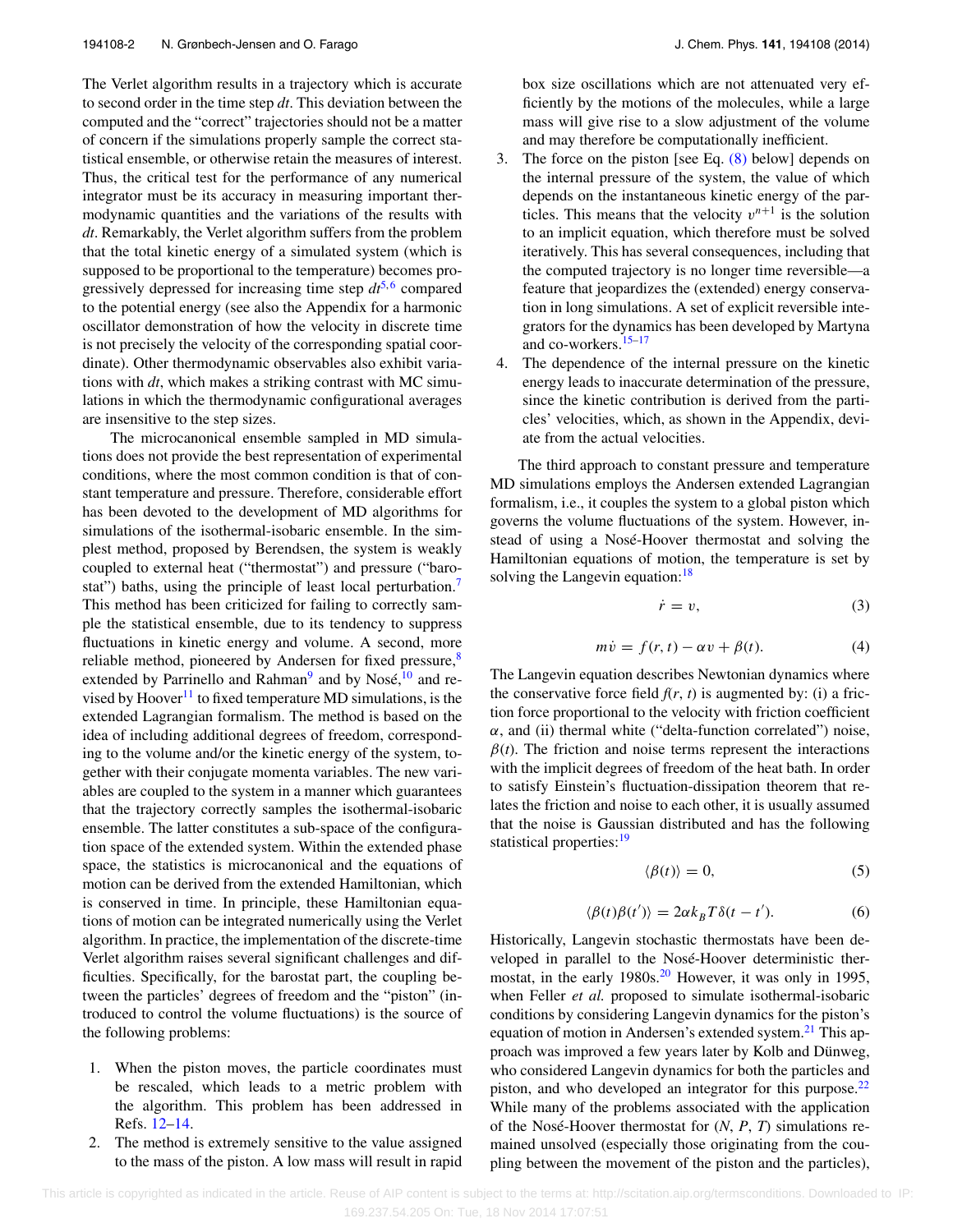the idea of simulating the extended system within the framework of Langevin dynamics appears to offer shorter correlation times and improved sampling.

In this paper we present a new method for Langevin dynamics simulations at constant pressure and temperature. The method, which is both effective and simple to implement, provides improvements compared to the method of Kolb and Dünweg (KD). Key distinctions between our algorithm and others, including KD, lie in the manner by which the displacements of the particles into "physical" and "scaled" components are decoupled. Within the traditional methods these two displacements are defined and separated prior to time-discretization, while our method is based on formulating the equations of motion for an already temporally discretized set of coordinates. Another change that we introduce in the method, is to replace the kinetic energy term in the instantaneous pressure with its known thermodynamic average, which is precisely the ideal gas pressure  $Nk_BT/V$ . This change does not only resolve the aforementioned problems in implementations of Verlet-type integrators to the piston's equation of motion, it also makes the extended Lagrangian dynamics *more* consistent with the statistical mechanics of the isothermal-isobaric ensemble that the simulations aims to sample. Finally, we take advantage of the recent advances in numerical integrators for Langevin dynamics and replace the old BBK (Brooks, Brünger, and Karplus) thermostat<sup>20</sup> with the recently introduced G-JF (Grønbech-Jensen and Farago) thermostat.<sup>6</sup> While the former has a simulated temperature that differs by  $O(dt)$  from the correct one, the latter exhibits no detectable changes in the configurational sampling statistics as the time step is varied in the entire numerical stability range. $6, 23$ 

The paper is organized as follows: In Sec. II we derive the new method for isothermal-isobaric MD simulations. This section contains both a detailed discussion of the theoretical aspects of the method, as well as a derivation of the algorithm for isothermal-isobaric simulations. The new algorithm is tested against the method of Kolb and Dünweg in Sec. III. For this purpose we present simulation results of both a onedimensional toy model that can be solved analytically, and a three-dimensional Lennard-Jones system. We conclude the paper in Sec. IV.

## **II. ISOTHERMAL-ISOBARIC LANGEVIN DYNAMICS**

## **A. Statistical mechanical considerations**

In his seminal paper on the extended Lagrangian formalism, Andersen studied the statistical mechanics of *N* particles within a box with a fluctuating volume *V* subject to a constant external pressure  $P^8$ . He associated the volume fluctuations with the motion of a "piston," and considered an extended phase space of  $2(dN + 1)$  degrees of freedom, including (i) the *Nd* coordinates of the particles,  $\bar{r}$ , and their *Nd* conjugate momenta  $\bar{p}_i$ , and (ii) the volume *V* representing the coordinate of a "piston" along with its conjugate momentum. The derivation of the extended Lagrangian formalism was done in the rather uncommon isoenthalpic-isobaric ensemble (*N*, *P*, *H*), where the enthalpy is  $H = E + PV$ . This is the equivalent of the microcanonical ensemble  $(N, V, E)$  for fixed pressure.

The degrees of freedom  $\bar{r}$ <sub>*i*</sub> and *V* in the extended system are *not* independent of each other because the particle coordinates are adjusted to volume fluctuations via simple scaling during MD simulations. In order to have independent statistical variables, one needs to define the scaled coordinates  $\bar{s}$ <sub>i</sub>

$$
s_{i,\mu} = r_{i,\mu}/L_{\mu},\tag{7}
$$

where  $\mu = x$ ,  $y$ ,  $z$ ,  $\bar{s}_i = (s_{i,x}, s_{i,y}, s_{i,z})^T$ , and  $L_\mu$  is the linear size of the simulations box along the  $\mu$ -axis. For simplicity, we here assume that the simulation box is orthorhombic with fixed aspect ratios, such that  $\prod_{\mu} L_{\mu} = V$ , and that all the particles have identical mass *m*, except for the piston, which is considered a coordinate with inertial constant *Q*. The "force" acting on the piston is derived from the extended Hamiltonian, which is obtained from the extended Lagrangian via Legendre transformation. It is given by (see Eq. (3.14C) in Ref. 8)

$$
f_P = \frac{1}{Vd} \sum_{i=1}^{N} \left( \bar{f}_i \cdot \bar{r}_i + \frac{\bar{p}_i^2}{m} \right) - P. \tag{8}
$$

The transition from the isoenthalpic-isobaric into the isothermal-isobaric ensemble requires the introduction of a "thermostat," and as noted in Sec. I, the thermostat can be either "deterministic" (Nosé-Hoover) or "stochastic" (Langevin). In terms of the coordinates  $\bar{s}$ <sub>*i*</sub> and *V*, the isothermal-isobaric partition function reads

$$
Z = \int_0^\infty dV \, V^N \! \int_0^1 \prod_{\substack{i=1 \ \mu=x,y,z}}^N ds_{i,\mu} \, e^{-[U((L_\mu s_{i,\mu}))+PV]/k_B T}
$$
\n
$$
= \int_0^\infty dV \! \int_0^1 \prod_{\substack{i=1 \ \mu=x,y,z}}^N ds_{i,\mu} \, e^{-[U((L_\mu s_{i,\mu}))+PV-Nk_B T \ln V]/k_B T}.
$$
\n(9)

This partition function can be interpreted as if governing the canonical ensemble of a system consisting of *N* particles confined to a three-dimensional unit cube ( $0 \le s_{i,\mu} \le 1$ ), and a piston moving along an infinite line  $(0 < V < \infty)$ , with the potential energy given by

$$
U_{\text{eff}}(\{s_{i,\mu}\}, \{L_{\mu}\}) = U(\{L_{\mu}s_{i,\mu}\}) + PV - Nk_B T \ln V. \tag{10}
$$

Notice that the partition function defined by Eq. (9) includes summation only over the spatial degrees of freedom (of the particles and piston), but not over their conjugate momenta. This deviation from Andersen's extended Lagrangian formalism, where both the coordinates and momenta were included in the partition sum, deserves an explanation. Andersen's method describes Newtonian dynamics within a microcanonical ensemble. In this ensemble, the kinetic and potential energies are coupled by energy conservation. In contrast, Langevin dynamics occurs within an open system in contact with a heat bath. In this canonical ensemble, the kinetic and potential energies are decoupled, and the degrees of freedom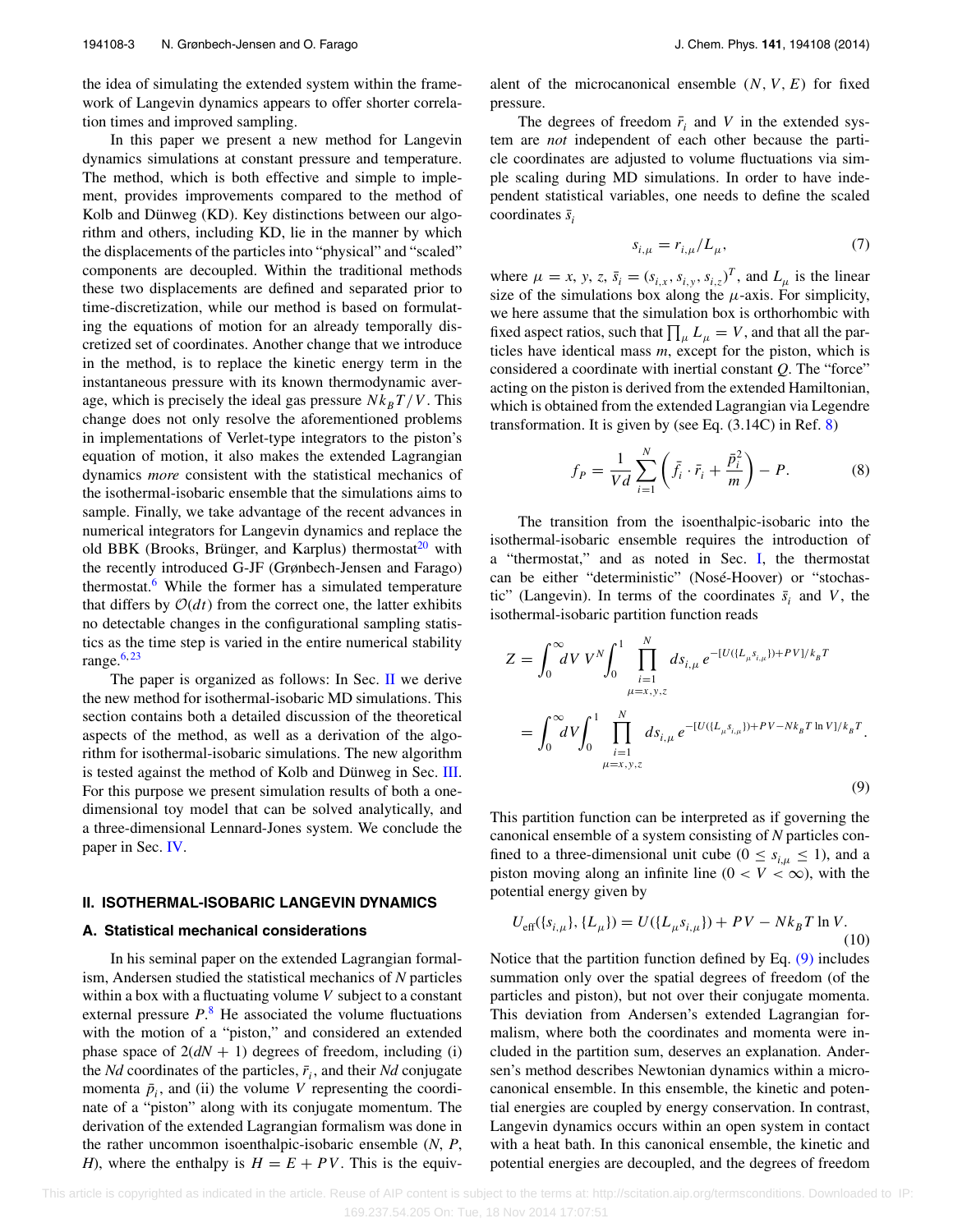of the coordinates can be integrated separately from their associated momenta. The momenta degrees of freedom follow a Maxwell-Boltzmann Gaussian distribution, while the coordinates  $(\bar{s}_i$  and *V*) are governed by the Boltzmann distribution corresponding to  $U_{\text{eff}}(10)$ . The separation of the ensemble into two sub-spaces, corresponding to the coordinates and their associated momenta, is important because *the goal of constant temperature and pressure simulations is to sample the phase space of the coordinates correctly.* The momenta, i.e., the velocities, are only used in these simulations as a mean to assess the simulated kinetic temperature. The average kinetic energy is a reasonable measure of the temperature, but not a good one in discrete-time because of the second order (in *dt*) deviation between the measured velocity relative to the trajectory of the corresponding coordinate (see the Appendix). Thus, numerical measures involving velocity are not reliable for non-vanishing time steps. In constant volume simulations, this problem is avoided if the Langevin dynamics is computed using the accurate G-JF integrator, which exhibit no changes in the configurational sampling statistics in response to variations in *dt*. Moreover, the aforementioned closely-related problem of constant pressure simulations resulting from the dependence of the "piston force" on the velocities [see Eq. (8)] is eliminated as well, because, in the configuration phase space of interest (which does not include momenta degrees of freedom), the piston "force" (pressure) is derived from  $U_{\text{eff}}(10)$ 

$$
f_P = -\frac{\partial U_{\text{eff}}}{\partial V} = \frac{1}{Vd} \sum_{i=1}^{N} \bar{f}_i \cdot \bar{r}_i + \frac{N k_B T}{V} - P
$$

$$
= \mathcal{P} - P,
$$
(11)

where we have defined the internal pressure  $P$ . This last important point was neither included by Andersen in his original paper, nor in other later contributions on Langevin dynamics at constant pressure.

#### **B. Derivation of the method**

#### **1. Dynamics of the volume**

Following Andersen's idea, we introduce the inertial coefficient *Q* for a piston with a coordinate that coincides with the volume *V* of the system. The "regular" force (pressure),  $f<sub>P</sub>$ , acting on this particle, is given by Eq. (11). The piston coordinate moves with velocity  $V = V$  in a medium with friction coefficient ˜*α* at constant temperature *T*. The Langevin dynamics of this "particle" is

$$
Q\dot{\mathcal{V}} + \tilde{\alpha}\mathcal{V} = f_P + \tilde{\beta}(t). \tag{12}
$$

This equation will be integrated using the G-JF thermostat, which (in the velocity-Verlet form) is expressed by the following equations to calculate the coordinate (i.e., volume)  $V^{n+1}$ and velocity  $V^{n+1}$  at time  $t_{n+1} = t_n + dt$  (See Eqs. (4)–(8) in Ref. 23):

$$
V^{n+1} = V^n + \tilde{b}dt\mathcal{V}^n + \frac{\tilde{b}dt^2}{2Q}f_P^n + \frac{\tilde{b}dt}{2Q}\tilde{\beta}^{n+1},\qquad(13)
$$

$$
\mathcal{V}^{n+1} = \tilde{a}\mathcal{V}^n + \frac{dt}{2Q} \left( \tilde{a} f_P^n + f_P^{n+1} \right) + \frac{\tilde{b}}{Q} \tilde{\beta}^{n+1}, \quad (14)
$$

where

$$
\tilde{a} = \frac{1 - \frac{\tilde{a}dt}{2Q}}{1 + \frac{\tilde{a}dt}{2Q}},\tag{15}
$$

$$
\tilde{b} = \frac{1}{1 + \frac{\tilde{a}dt}{2Q}},\tag{16}
$$

and  $\tilde{\beta}^n$  is a normally distributed random number with zero mean, and autocorrelation  $\langle \tilde{\beta}^n \tilde{\beta}^m \rangle = 2 \tilde{\alpha} k_B T dt \delta_{m,n}$ .

#### **2. Dynamics of the particles**

The variation of the volume causes complications for the dynamics of the particles, which reside within the confines of the defined, yet variable, volume. These complications are particularly apparent in systems with periodic boundary conditions since the simulated volume is associated with a lattice constant of a simulation box and not with a physical location of an actual piston. Thus, in order to preserve the translational invariance of the equations of motion in a bulk system with periodic boundary conditions, it is necessary to globally couple the dynamics of the volume to all the particles, regardless of particle location in the simulation cell,<sup>8</sup> such that relative distances in the system are preserved. This is accomplished through the scaled (normalized) coordinate  $s_{i,\mu} = r_{i,\mu}/L_{\mu}$ , which is understood to be constant for a simple expansion or contraction of  $L$ <sup>*μ*</sup>. However, the physical velocity and acceleration of the coordinate  $r_{i,\mu}$  then cannot be translational invariant without modifications. Andersen's solution to the problem is to investigate the derivative

$$
\dot{r}_{i,\mu} = \dot{s}_{i,\mu} L_{\mu} + s_{i,\mu} \dot{L}_{\mu}.
$$
 (17)

In Eq.  $(17)$  we can see the separation of two identifiable components to the motion: (i) the dynamics of the particle relative to the simulation cell (first term on the rhs), and (ii) the dynamics due to the motion of the simulation cell (second term on the rhs). Thus, *defining*

$$
v_{i,\mu} = \dot{s}_{i,\mu} L_{\mu} \tag{18}
$$

as the relevant *physical* velocity of the coordinate  $r_{i,\mu}$  $= s_{i,\mu}L_{\mu}$  makes the particle dynamics invariant to the origin of the coordinate system—an essential necessity for meaningful dynamics. While this elegant observation has led to the advanced formulations of both deterministic $10-12, 14, 15$  and stochastic $2^{1,22}$  methods for NPT simulations, the inherent problem of time discretization persists.

We now arrive at the core of the derivation of the new method. We simplify the notation for brevity in the rest of this subsection, such that, e.g., the coordinate *r* refers to  $r_{i, u}$ , *L* to  $L_{\mu}$ , etc., unless specifically indicated otherwise.

We reevaluate the particle equations of motion in discrete-time, starting with the definition of the scaled coordinate, Eq. (7). The total particle displacement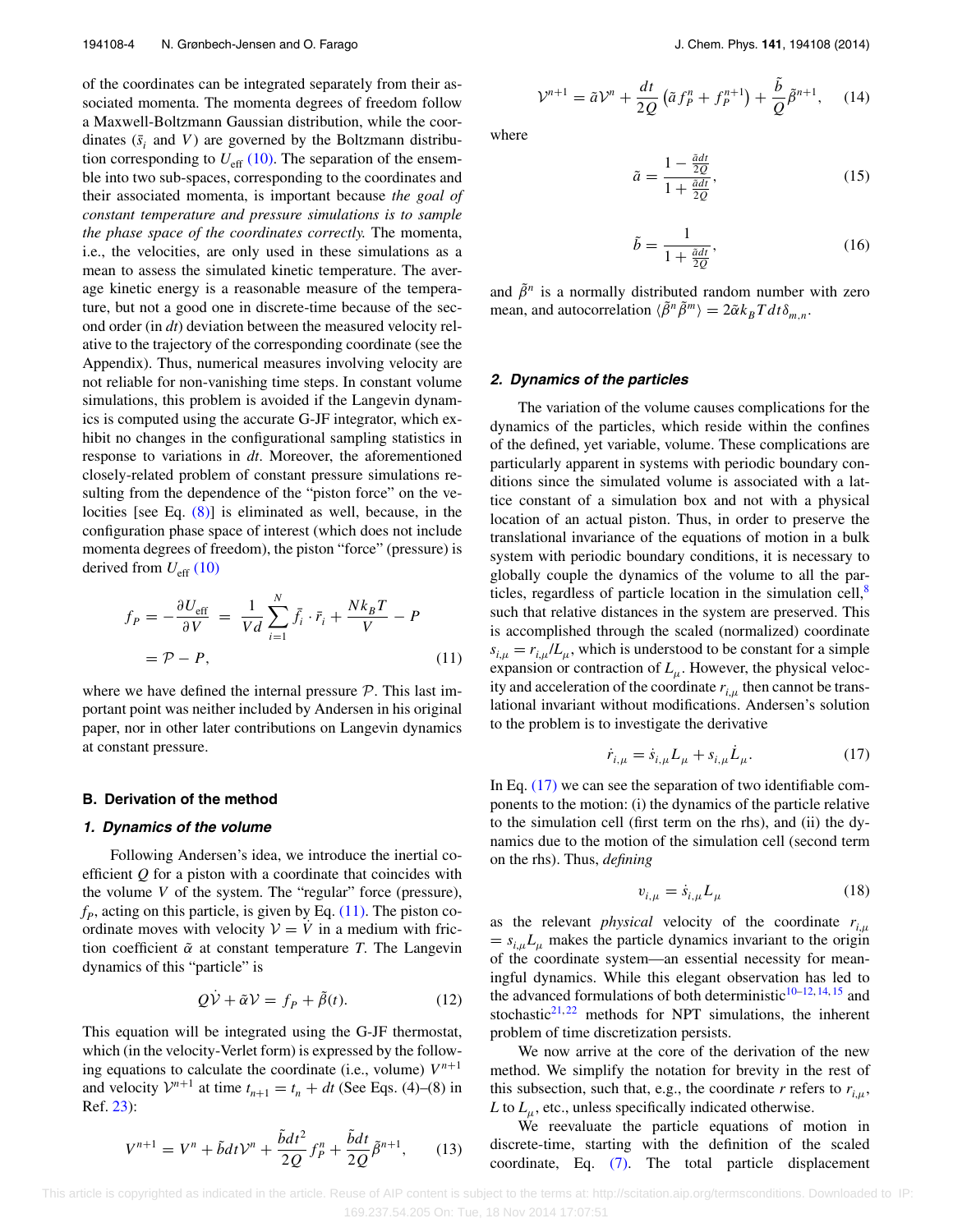$\Delta r^{n+1} = r^{n+1} - r^n$  in one time step is given by

$$
\Delta r^{n+1} = \int_{t_n}^{t_{n+1}} \frac{d}{dt'} (sL) dt' = s^{n+1} L^{n+1} - s^n L^n \qquad (19)
$$
  
=  $(s^{n+1} - s^n) \frac{L^{n+1} + L^n}{2} + \frac{s^{n+1} + s^n}{2} (L^{n+1} - L^n).$  (20)

We use the analogy between Eqs. (17) and (20) to *define* the relevant physical, spatially invariant, discrete-time particle displacement  $\Delta q^{n+1}$  from the first term in Eq. (20)

$$
\Delta q^{n+1} = (s^{n+1} - s^n) \frac{L^{n+1} + L^n}{2}.
$$
 (21)

Notice that  $\Delta q \rightarrow \dot{s} L dt$  for  $dt \rightarrow 0$ , consistent with the usual continuous-time definition of the relevant velocity mentioned above  $v = \dot{s}L$  (18). Thus, we conclude that the discrete-time particle dynamics must involve the physical coordinate *q* and an associated velocity *v*, which must relate to the discretetime displacement through

$$
\Delta q^{n+1} = \int_{t_n}^{t_{n+1}} v \, dt'.
$$
 (22)

The corresponding discrete-time velocity change  $\Delta v^{n+1}$  $= v^{n+1} - v^n$  is obtained through the *dt*-integrated Langevin equation

$$
\int_{t_n}^{t_{n+1}} \left[ m\dot{v} + \alpha v \right] dt' = \int_{t_n}^{t_{n+1}} \left[ f(r, t') + \beta(t') \right] dt', \tag{23}
$$

which, using  $(22)$  and with no approximation, can be written

$$
m\Delta v^{n+1} + \alpha \Delta q^{n+1} = \int_{t_n}^{t_{n+1}} f \, dt' + \beta^{n+1} \,, \qquad (24)
$$

where we have defined the Wiener process

$$
\beta^{n+1} = \int_{t_n}^{t_{n+1}} \beta(t') dt' \tag{25}
$$

such that

$$
\langle \beta^n \rangle = 0, \quad \langle \beta^n \beta^m \rangle = 2\alpha k_B T dt \delta_{n,m} . \tag{26}
$$

(The noise autocorrelation reads with full notation:  $\langle \beta_{i,\mu}^n \beta_{j,\nu}^m \rangle = 2\alpha k_B T dt \delta_{n,m} \delta_{i,j} \delta_{\mu,\nu}$ . Notice that the introduction of the discrete-time Langevin equation in Eq.  $(24)$ , for linking the coordinate displacement  $\Delta q$  with its velocity change  $\Delta v$ , ensures physically meaningful discrete-time evolution.

Starting from Eq.  $(22)$ , and following our previous work,<sup>6</sup> we now choose the time-reversible relationship between the relative displacement and change in the associated velocity:

$$
\Delta q^{n+1} = \int_{t_n}^{t_{n+1}} v \, dt' \approx \frac{dt}{2} (v^{n+1} + v^n)
$$

$$
= \frac{dt}{2} \Delta v^{n+1} + dt v^n. \tag{27}
$$

Inserting (24) into (27) yields

$$
\Delta q^{n+1} = b \, dt \, v^n + \frac{b \, dt}{2m} \int_{t_n}^{t_{n+1}} f \, dt' + \frac{b \, dt}{2m} \beta^{n+1}, \quad (28)
$$

where

$$
b = \frac{1}{1 + \frac{\alpha d t}{2m}} \tag{29}
$$

Equations  $(24)$  and  $(28)$  constitute a set of equations for determining  $\Delta q^{n+1}$  and  $\Delta v^{n+1}$ . We then approximate the *dt*integrals over the deterministic force *f* such that all terms in the equations become at least second order correct in *dt* (i.e., consistent with the traditional Verlet methods), which yields

$$
\Delta q^{n+1} = b \, dt \, v^n + \frac{b \, dt^2}{2m} f^n + \frac{b \, dt}{2m} \beta^{n+1},\tag{30}
$$

$$
\Delta v^{n+1} = -\frac{\alpha}{m} \Delta q^{n+1} + \frac{dt}{2m} (f^n + f^{n+1}) + \frac{1}{m} \beta^{n+1}.
$$
\n(31)

These are explicit discrete-time equations for evaluating the evolution of the coordinates  $q^n$  and  $v^n$ .

In order to express the equations in the most useful form for molecular simulations, we use the relationship  $r^n = s^n L^n$ (Eq.  $(7)$ ) to combine Eqs.  $(21)$  and  $(30)$  for a direct expression of the dynamics of the physical coordinate *r<sup>n</sup>*:

$$
r^{n+1} = \frac{L^{n+1}}{L^n} r^n
$$
  
+ 
$$
\frac{2L^{n+1}}{L^{n+1} + L^n} b dt \left[ v^n + \frac{dt}{2m} f^n + \frac{1}{2m} \beta^{n+1} \right]. \tag{32}
$$

We also insert Eq.  $(30)$  into Eq.  $(31)$  in order to obtain an explicit equation for the dynamics of the velocity *v<sup>n</sup>*:

$$
v^{n+1} = av^n + \frac{dt}{2m}(af^n + f^{n+1}) + \frac{b}{m}\beta^{n+1}, \qquad (33)
$$

where

$$
a = \frac{1 - \frac{\alpha dt}{2m}}{1 + \frac{\alpha dt}{2m}}.\tag{34}
$$

Equations (32) and (33) are the Verlet-type equations for particle updates in the stochastic G-JF thermostat/barostat, given a change  $\Delta L^{n+1} = L^{n+1} - L^n$  in simulation box dimension during the time step  $dt = t_{n+1} - t_n$ . Notice that the velocity equation depends only indirectly on the change in the simulation dimension *L* through the force  $f^n = f(r^n, t_n, L^n)$ .

To summarize, given  $r^n$ ,  $v^n$ ,  $f^n$ ,  $f_p^n$ ,  $V^n$ , and  $V^n$ , the discrete-time dynamics evolves according to the following protocol:

- 1. Compute  $V^{n+1}$  (and  $L_{\mu}^{n+1}$ ) using Eq. (13).
- 2. Compute  $r^{n+1}$  (all  $\bar{r}_i^{n+1}$ ) using Eq. (32).
- 3. Evaluate the new forces  $f^{n+1} = f(r^{n+1}, t_{n+1}, L^{n+1})$  (all  $\bar{f}_i^{n+1}$ , and  $f_P(\{\bar{r}_i^{n+1}\}, t_{n+1}, \{L_{\mu}^{n+1}\}).$
- 4. Compute  $V^{n+1}$  using Eq. (14) and  $v^{n+1}$  (all  $\bar{v}_i^{n+1}$ ) using Eq. (33).

We reemphasize that the coordinates  $r^n$ ,  $v^n$ , and  $f^n$  here refer to each Cartesian coordinate of each particle, and that *L* refers to  $L_{\mu}$ , such that  $V = \prod_{\mu} L_{\mu}$  is the volume of an isotropically varying, orthorhombic simulation box.

 This article is copyrighted as indicated in the article. Reuse of AIP content is subject to the terms at: http://scitation.aip.org/termsconditions. Downloaded to IP: 169.237.54.205 On: Tue, 18 Nov 2014 17:07:51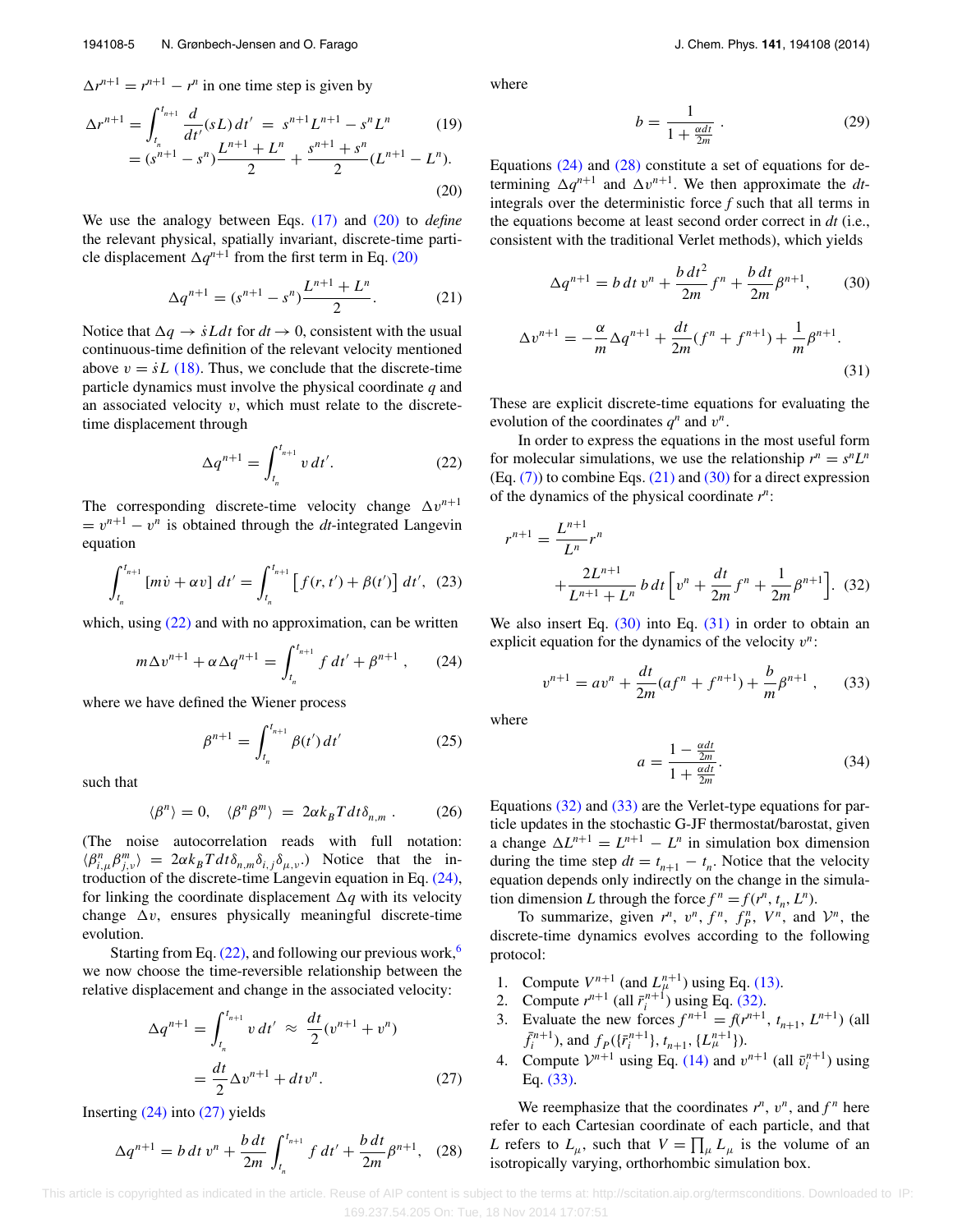## **III. TESTING THE ALGORITHM**

In order to test the method we have applied it to two characteristic systems with a specific eye on the robustness against time-step variations. We compare our results with those generated by the KD method, $^{22}$  which represents state-of-the-art of a sound approach to Langevin dynamics NPT simulations in atomic and molecular ensembles. The first system is a particular non-trivial, one-dimensional particle model for which we can analytically derive measurable thermodynamic quantities. This model therefore serves as a strict benchmark for the statistical accuracy of a numerical test simulation. The second system is the foundational model system in computational statistical mechanics, namely the three-dimensional ensemble of particles interacting with a Lennard-Jones force field. In this latter case, we do not have analytical expressions for the statistical measures, but we investigate the measures for different values of the discrete time step, and from that infer the quality of the applied numerical methods.

#### **A. One-dimensional model system**

We consider a one-dimensional system of normalized length *L* (characteristic length  $r_0$ ) with periodic boundary conditions. *N* identical particles are located in order at  $\{x_1, x_2,$  $..., x_N; x_i < x_{i+1}$  such that the periodic boundary conditions ensure two neighbors for each particle (i.e.,  $x_{i \pm N} = x_i$ )  $\pm L$ ). Each particle interacts with its two neighbors via a pairpotential that depends on the normalized pair distance *r*. Expressing the energy in units of the thermal energy  $(E_0 = k_B T)$ , the normalized pair-potential  $u(r)$  [related to the physical potential via  $U(r_0r) = E_0u(r)$ ] reads

$$
u(r) = \frac{\epsilon}{r} + \frac{1}{2}\ln r. \tag{35}
$$

The pair potential  $u(r)$  consists of two contributions: a repulsive part ( $\epsilon > 0$ ), inversely proportional to *r*, and an attractive logarithmic part. The latter may represent an entropic potential of mean force resulting from implicit degrees of freedom. Considering the isobaric-isothermal ensemble (*N*, *P*, *T*) (where *P* denotes the one-dimensional pressure, i.e., the force, and is expressed in units of  $E_0/r_0$ ), the partition function of the system is given by

$$
Z = \int dL \prod_{i=1}^{N} \int dx_i \exp \left[ - \sum_{i=1}^{N} u(x_{i+1} - x_i) - PL \right].
$$
\n(36)

Switching to the set of variables  $r_i = x_{i+1} - x_i$ , the partition function reads

$$
Z = \prod_{i=1}^{N} \int_0^{\infty} dr_i \exp\left[-\sum_{i=1}^{N} u(r_i) - P \sum_{i=1}^{N} r_i\right]
$$
  
= 
$$
\left[\int_0^{\infty} \frac{dr}{\sqrt{r}} e^{-(\epsilon/r + Pr)}\right]^{N}
$$
  
= 
$$
\left[2 \int_0^{\infty} dy e^{-(\epsilon/y^2 + Py^2)}\right]^{N},
$$
(37)

where the last equality has been obtained by setting  $y = \sqrt{r}$ . The value of the last integral is known, giving

$$
Z = \left[ \sqrt{\frac{\pi}{P}} e^{-2\sqrt{P\epsilon}} \right]^N.
$$
 (38)

The normalized Gibbs free energy is given by  $G = -\ln Z$ , and the mean nearest neighbor particle normalized distance,  $\langle l \rangle$ , is then derived by

$$
\langle l \rangle \equiv \frac{\langle L \rangle}{N} = -\frac{1}{N} \frac{\partial G}{\partial P} = \frac{1}{2P} + \sqrt{\frac{\epsilon}{P}}.
$$
 (39)

The variance of the normalized length distribution is given by

$$
\sigma_l^2 \equiv \frac{\langle (L - \langle L \rangle)^2 \rangle}{N}
$$
  
= 
$$
-\frac{\partial \langle l \rangle}{\partial P} = \frac{1}{2P^2} + \frac{\sqrt{\epsilon}}{2} P^{-\frac{3}{2}}.
$$
 (40)

For a system of  $N = 1000$  particles, we simulate the evolution for a normalized transient time of  $4.8 \times 10^4$  units before producing statistical averages of  $\langle l \rangle$  and  $\sigma_l$  over the next  $4.8 \times 10^6$  normalized time units. Figures  $1(a)$  and  $1(b)$ 



FIG. 1. Results for  $\epsilon = 10$ . Simulated average length (a) and standard deviation  $\sigma$ <sup>*l*</sup> (b) for several values of applied 1D pressure (force) *P*. Markers represent the G-JF method of this paper (solid marker •) and the KD method (open marker ◦). At small time steps both methods produce the correct analytical values given by Eqs. (39) and (40). All simulations were done with *Q*  $\alpha = 10^{-2}$  and  $\alpha = 10^{-2}$ . Lines serve as guides to the eye.

 This article is copyrighted as indicated in the article. Reuse of AIP content is subject to the terms at: http://scitation.aip.org/termsconditions. Downloaded to IP: 169.237.54.205 On: Tue, 18 Nov 2014 17:07:51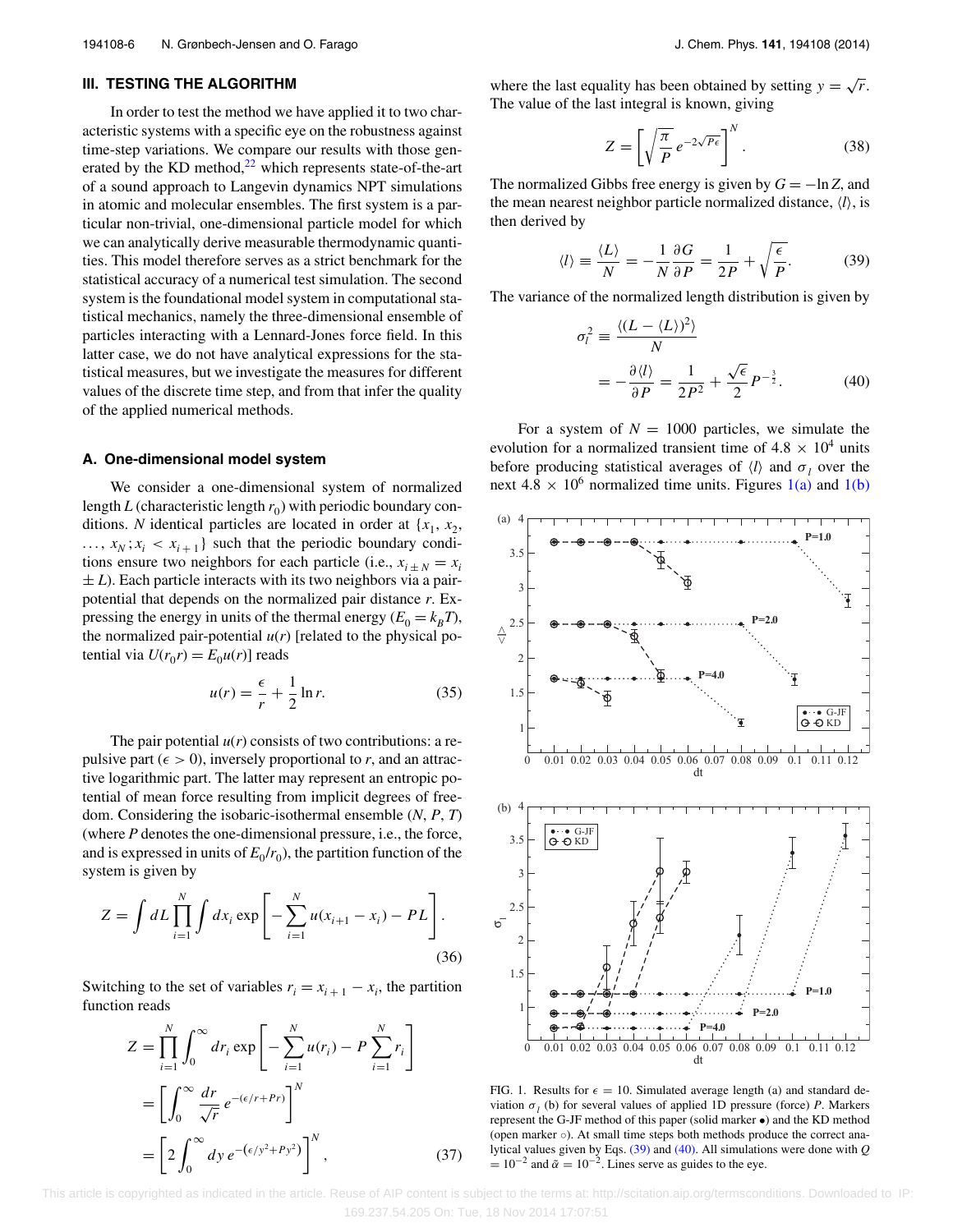

FIG. 2. Results for  $\epsilon = 10$ ,  $P = 1$  and  $dt = 0.06$ . The computed length distribution (open circles) compared with the analytically calculated exact distribution (solid curve).

show the resulting data for both the G-JF method of this paper (solid markers, dotted line) and the KD method (open markers, dashed line) for three different values of the external, onedimensional pressure *P*, with particle mass and dissipation normalized parameters  $m = 1$  and  $\alpha = 1$ , respectively. By inspecting the convergence of *l* to its equilibrium value, we can find values for the normalized piston parameters that provide efficient relaxation. For the model system discussed herein, we choose  $Q = \tilde{\alpha} = 10^{-2}$ . The acquired data clearly show that the G-JF method is extremely accurate. The computed values of both the average and fluctuations of the length agree with the predictions of Eqs. (39) and (40). The accuracy of the method is also demonstrated in Fig. 2, where the full length distribution  $p(l)$  is plotted for  $P = 1$  and  $dt = 0.06$ . The agreement with the analytically calculated exact distribution is perfect. Another important feature of the method, demonstrated in Figure 1, is its robustness against time step variations. In comparison, we observes in Fig. 1 that the KD method yields the correct result for small *dt*, but that the stability range is generally considerably smaller than for the G-JF procedure. In a different set of simulations (data not shown), we used  $Q = 10^{-4}$  and  $\tilde{\alpha} = 0$ . This choice of parameters made the KD barostat unstable for all the simulated values of  $dt$  ( $dt \ge 0.01$ ), while keeping almost unchanged the stability range of the G-JF method. The relative robustness of the latter against variations in the piston parameters is yet another merit of this method.

## **B. Three-dimensional Lennard-Jones model system**

We now consider the simplest possible well-known system in the modeling of materials and liquids, namely, a threedimensional ensemble of identical spherical particles. Each particle has a normalized mass  $m = 1$  (in units of  $m_0$ ) and normalized friction coefficient  $\alpha = 1$ , and they all interact through the normalized potential  $u(r)$  given by the physical pair-potential  $U({r_0}r) = E_0u(r)$ , where  $r = |\bar{r}|$  is the normalized pair-distance (in units if the characteristic length  $r_0$ ) and  $E_0$  is the characteristic energy. The normalized pair-potential reads

$$
u(r) = \begin{cases} r^{-12} - 2r^{-6}, & 0 < r \le r_s \\ a_4(r - r_c)^4 + a_8(r - r_c)^8, & r_s < r < r_c \\ 0, & r_c \le r \end{cases}
$$
(41)

where

$$
r_s = \left(\frac{13}{7}\right)^{1/6} \approx 1.108683,
$$
 (42)

$$
r_c = r_s - \frac{32u(r_s)}{11u'(r_s)} \approx 1.959794,
$$
 (43)

$$
a_4 = \frac{8u(r_s) + (r_c - r_s)u'(r_s)}{4(r_c - r_s)^4},
$$
\n(44)

$$
a_8 = -\frac{4u(r_s) + (r_c - r_s)u'(r_s)}{4(r_c - r_s)^8}.
$$
 (45)

This function (see Fig. 3) is a short-range splined Lennard-Jones potential with continuity through the second derivative at  $r = r_s$  and continuity through third derivative at  $r = r_c$ .

Conducting NPT simulations on a cubic system with *N*  $= 864$  particles, we optimize the relaxation of the barostat degree of freedom *V* by choosing small values for the inertia *Q*. By inspection, we find that values in the range  $Q = 10^{-4}$  and  $Q = 10^{-5}$  represent efficient relaxation. We also, by inspection, conclude that a small friction coefficient  $\tilde{\alpha} = 10^{-4}$  helps relax the system (although this seems to be a weak effect) and, therefore, choose this value for our simulations. We have further chosen two characteristic normalized temperatures, for both solid ( $k_B T/E_0 = 0.3$ ) and liquid ( $k_B T/E_0 = 0.7$ ) phases. Finally, we have studied three different applied pressures (*P*  $= 0.01, 0.1, 1.0$  (expressed in units of  $E_0/r_0^3$ ), and varied the discrete normalized time step *dt* in the entire range of stability to observe the behavior of the numerical methods. We only show the  $P = 0.1$  data here since the results of all three applied pressures exhibit the same characteristics. All statistical data are obtained by initiating the system in a hexagonal closepacked crystal near a zero-temperature ground state. We then simulate at least  $2 \times 10^5$  normalized time units before averages are acquired over the next  $2 \times 10^5$  units. The normalized



FIG. 3. Particle interaction as given in Eq. (41). Upper plot shows *u*(*r*), lower plot shows *u* (*r*). Spline point and cut-off distance are indicated by arrows.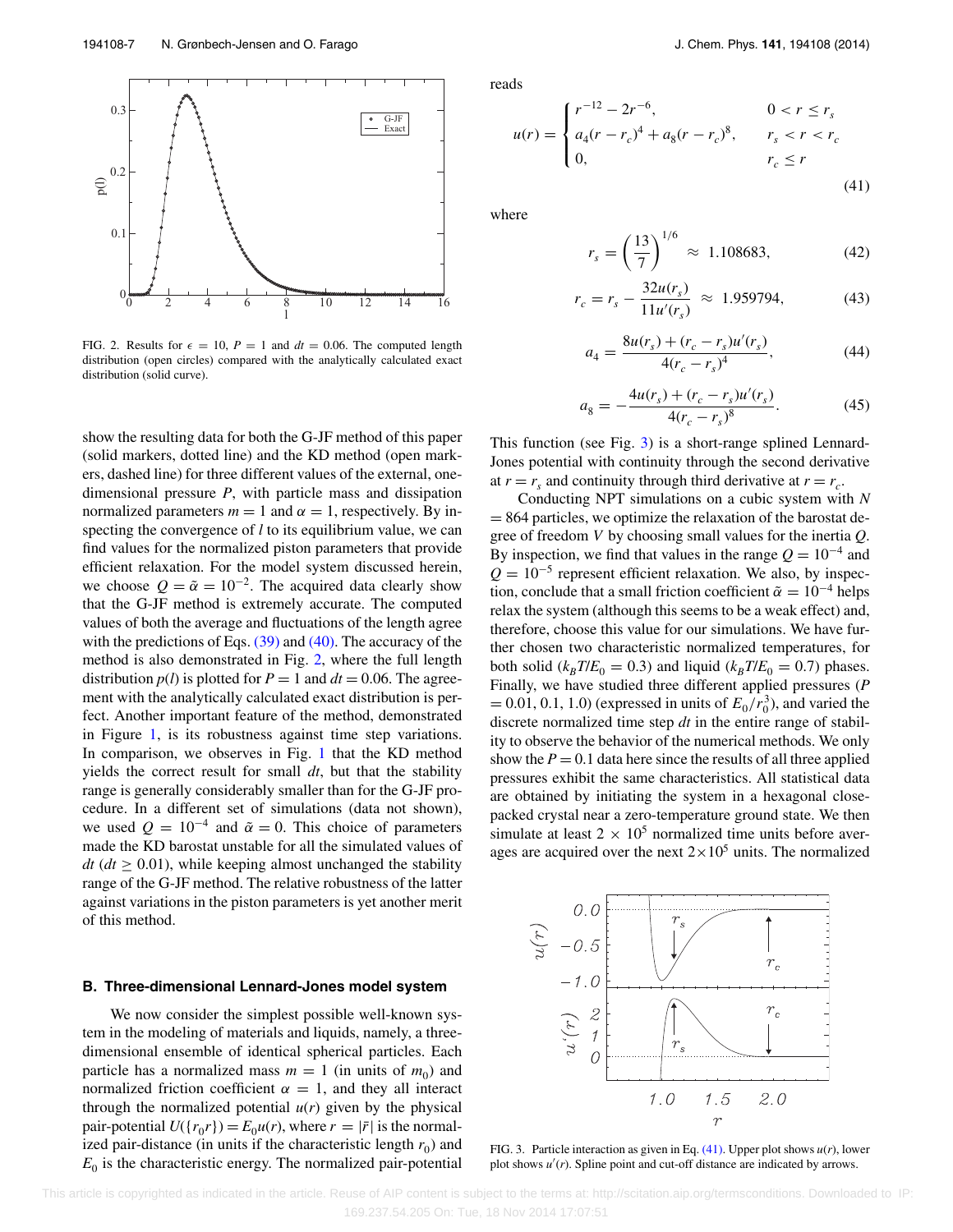

FIG. 4. For  $k_B T/E_0 = 0.3$  (solid phase): Simulated average volume  $\langle V \rangle$  [(a) and (b)] and standard deviation  $\sigma_V$  [(c) and (d)] for  $Q = 10^{-4}$  [(a) and (c)] and  $Q = 10^{-5}$  [(b) and (d)]. Markers represent the G-JF method of this paper (solid marker  $\bullet$ ) and the KD method (open marker  $\circ$ ). Horizontal dotted lines are leveled at  $\langle V \rangle$  for  $Q = 10^{-4}$  and  $dt = 0.001$  [(a) and (b)], and at  $\sigma_V$  for  $Q = 10^{-4}$  and  $dt = 0.001$  [(c) and (d)]. All figures show axes with absolute quantities on the left and percentage deviation on the right axes.

time  $\tau_0$  is given by  $E_0 \tau_0^2 = m_0 r_0^2$ . All the left axes of the figures display absolute results, while all the right vertical axes display the percentage deviation from the  $dt \rightarrow 0$  value of the quantity shown in the plot.

Figure 4 shows the data for the volume *V* of the simulation box ( $Q = 10^{-4}$ : Fig. 4(a);  $Q = 10^{-5}$ : Fig. 4(b)) and its fluctuations ( $Q = 10^{-4}$ : Fig. 4(c);  $Q = 10^{-5}$ : Fig. 4(d)) as a function of the time step for a solid phase at  $k_B T/E_0 = 0.3$ and external pressure  $P = 0.1$ . The new G-JF barostat results are displayed as solid markers (•), while the comparison KD method results are shown with open markers (⊙). The data clearly shows that the G-JF results are nearly independent of the time step *dt* for both the average volume and the corresponding fluctuations. In comparison, the KD method exhibits a consistent, albeit weak, increase in average volume. More dramatic is the increasing deviation of the volume fluctuations in the KD method. For  $Q = 10^{-4}$ , this can be in excess of 10%, while we observe up to 70% discrepancy for  $Q = 10^{-5}$ . Such discrepancies clearly change not only measured thermodynamic properties such as the elastic bulk modulus and heat expansion coefficient, but also the structure of the material under investigation. For example, close inspection (not shown) of the KD simulation shows that the excessive volume fluctuations induce crystal defects into the material for large *dt >* 0.016, before the numerical instability is found for *dt*  $\approx 0.019$ . Notice that the results of both methods converge to the same numbers for small *dt* throughout the simulation data, indicating that any deviation from small *dt* constitutes a measure of the error induced exclusively by the discrete time step.

The data for the total potential energy,

$$
E_p = \sum_{i < j} u(r_{ij}) + PV,\tag{46}
$$

are shown in Fig. 5. The results of the G-JF method are also here unimpressed with the simulated time step throughout the stability ranges, while the KD method shows a characteristic positive deviation. Since the KD method coincides with the



FIG. 5. For  $k_B T/E_0 = 0.3$  (solid phase): Simulated average potential energy  $\langle E_p \rangle$  [(a) and (b)] and standard deviation  $\sigma_{E_p}$  [(c) and (d)] for  $Q = 10^{-4}$  [(a) and (c)] and  $Q = 10^{-5}$  [(b) and (d)]. Markers represent the G-JF method of this paper (solid •) and the KD method (open ◦). Horizontal dotted lines are leveled at  $\langle E_p \rangle$  for  $Q = 10^{-4}$  and  $dt = 0.001$  [(a) and (b)], and at  $\sigma_{E_p}$  for  $Q = 10^{-4}$  and  $dt = 0.001$  [(c) and (d)]. All figures show axes with absolute quantities on the left and percentage deviation on the right axes.

BBK thermostat $20$  when the volume is constant, this result is entirely expected in light of our previous work on the G-JF thermostat and comparisons $^{23}$  to other thermostats, including BBK. These results are also consistent with the kinetic temperature  $T_k$  measurements shown in Figure 6, where  $T_k$  is defined as

$$
T_k = \frac{1}{3Nk_B} \sum_{i=1}^{N} m(\bar{v}_i^n)^2.
$$
 (47)

In the G-JF method, the kinetic temperature decreases with increasing *dt*. This is anticipated since, as mentioned in the Introduction, it is known that the momentum  $mv_i^n$  is *not* the conjugate variable to  $r_i^n$  for  $dt > 0$  (see, e.g., Refs. 5, 6, and 23 as well as the Appendix below), and that the discrete-time second order approximations  $(v_i^n \text{ and } \mathcal{V}^n)$  to



FIG. 6. For  $k_B T/E_0 = 0.3$  (solid phase): Simulated average kinetic temperature  $\langle T_k \rangle$  [(a) and (b)] (from Eq. (47)) and standard deviation  $\sigma_{T_k}$  [(c) and (d)] for  $Q = 10^{-4}$  [(a) and (c)] and  $Q = 10^{-5}$  [(b) and (d)]. Markers represent the G-JF method of this paper (solid •) and the KD method (open ◦). Horizontal dotted lines are leveled at  $\langle T_k \rangle = 0.3$  for [(a) and (b)], and at  $\sigma_{T_k}$  for  $Q = 10^{-4}$ and  $dt = 0.001$  [(c) and (d)]. All figures show axes with absolute quantities on the left and percentage deviation on the right axes.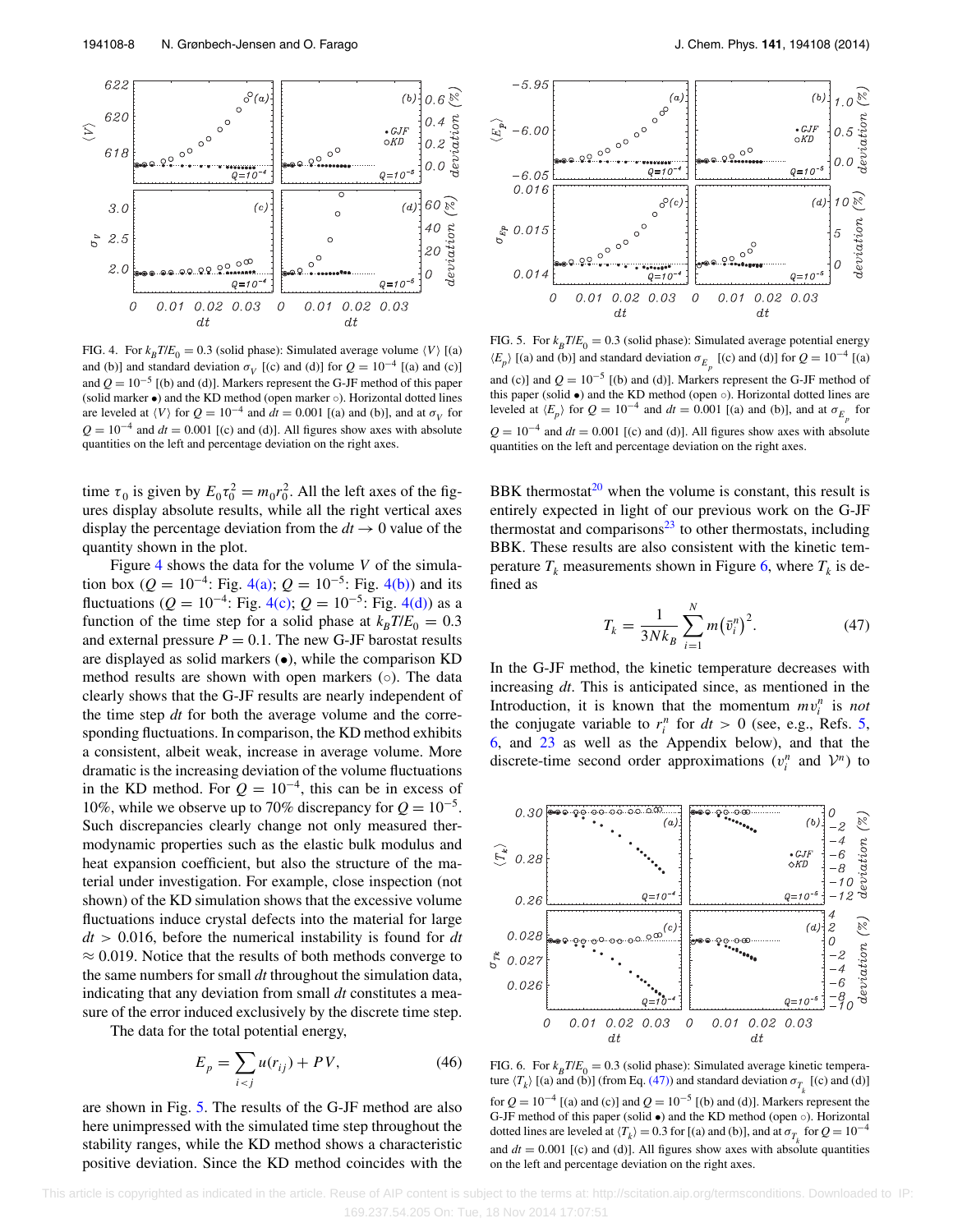the velocity variables from the central difference approach in the Verlet formalism leaves kinetic and configurational measures mutually inconsistent. Thus, the very good configurational sampling properties of the G-JF method seen from the measurements of, e.g., volume and enthalpy (along with their fluctuations) inevitably mean that a measurement [such as  $T_k$  in Eq. (47)] derived from the (incorrect) velocities will be incorrect to second order in *dt*. This is a simple consequence of  $v_i^n$  being an *approximation* to the true velocity of  $r_i^n$ , which cannot be obtained. Figure 6 further displays the measured kinetic temperature  $T_k$ for the KD method, and it is apparent that this quantity appears to confirm the required temperature, which is consistent with the *incorrect* configurational properties of this method seen for volume and enthalpy as *dt* is increased. This artifact of discrete time emphasizes that one should refrain from using kinetic measures as reliable quantities in these types of simulations.

We now show results for a liquid phase at  $k_B T/E_0 = 0.7$ . Otherwise, all system and simulation parameters are exactly as for the  $k_B T/E_0 = 0.3$  results shown above. The liquid phase is validated by structural analysis and through the measured diffusion constant, which we derive from the Einstein definition

$$
D = \frac{1}{N} \sum_{i=1}^{N} \lim_{ndt \to \infty} \left\langle V \right\rangle^{\frac{2}{3}} \frac{\left(\bar{s}_i^n - \bar{s}_i^0\right)^2}{6ndt}.
$$
 (48)

We use time averages over  $ndt = 200000$  for all chosen values of  $dt$ , and  $\bar{s}_i^n$  is understood to extend beyond the interval  $0 \leq s < 1$  in this expression.<sup>24</sup> Figure 7 displays the non-zero measured diffusion coefficient of the liquid state as a function of the time step. It is clear that the migration at this temperature and pressure is weak, and that the diffusion measurement is noisy. Even so, the figure demonstrates that both G-JF and KD methods exhibit diffusion coefficients reasonably independent of the choice of the size of time step, although there may be a hint of a slight increase for the KD method for increasing *dt*.

Figure 8 shows the  $k_B T/E_0 = 0.7$  data for the volume *V* of the simulation box. The KD results for both average and fluctuation of the volumes exhibit significant increases with *dt*, consistent with the comparable  $k_B T/E_0 = 0.3$  data. The G-JF results are much less impressed by the time step *dt*, but there is a small tendency for the volume and its fluctuations to



FIG. 7. For  $k_B T/E_0 = 0.7$  (liquid phase): Simulated diffusion coefficient *D* from Eq. (48) for  $Q = 10^{-4}$  (a) and  $Q = 10^{-5}$  (b). Markers represent the G-JF method of this paper (solid •) and KD method (open ◦). Horizontal dotted lines are leveled at *D* for  $Q = 10^{-4}$  and  $dt = 0.001$ . Both figures show axes with absolute quantities on the left and percentage deviation on the right axes.



FIG. 8. For  $k_B T/E_0 = 0.7$  (liquid phase): Simulated average volume  $\langle V \rangle$  [(a) and (b)] and standard deviation  $\sigma_V$  [(c) and (d)] for  $Q = 10^{-4}$  [(a) and (c)] and *Q* = 10−<sup>5</sup> [(b) and (d)]. Markers represent the G-JF method of this paper (solid  $\bullet$ ) and the KD method (open  $\circ$ ). Horizontal dotted lines are leveled at *V*) for *Q* = 10<sup>−4</sup> and *dt* = 0.001 [(a) and (b)], and at  $σ<sub>V</sub>$  for *Q* = 10<sup>−4</sup> and  $dt = 0.001$  [(c) and (d)]. All figures show axes with absolute quantities on the left and percentage deviation on the right axes.

decrease with increasing *dt*. However, the overall impression is clearly that the G-JF method is significantly less dependent on variations in *dt* than the KD method is.

The  $k_B T/E_0 = 0.7$  data for the potential energy are shown in Fig. 9. The KD results for this liquid phase exhibit the typical BBK behavior that was also seen in Fig. 5 for the solid phase at  $k_B T/E_0 = 0.3$ . In comparison, the potential energy shows only a slight decrease in both average and fluctuations for the G-JF method. It is again clear that the G-JF method produces simulated matter with configurational properties nearly independent of *dt*. The uncertainty on the acquired averages can be assessed from the associated standard deviations and the averaging time. We here also include a multiple of simulation data for the same parameters in order to indicate the magnitude of the statistical error that should be associated with the presented standard deviations.



FIG. 9. For  $k_B T/E_0 = 0.7$  (liquid phase): Simulated average potential energy  $\langle E_p \rangle$  [(a) and (b)] and standard deviation  $\sigma_{E_p}$  [(c) and (d)] for  $Q = 10^{-4}$  [(a) and (c)] and  $Q = 10^{-5}$  [(b) and (d)]. Markers represent the G-JF method of this paper (solid •) and the KD method (open ◦). Horizontal dotted lines are leveled at  $\langle E_p \rangle$  for  $Q = 10^{-4}$  and  $dt = 0.001$  [(a) and (b)], and at  $\sigma_{E_p}$  for  $Q = 10^{-4}$  and  $dt = 0.001$  [(c) and (d)]. All figures show axes with absolute quantities on the left and percentage deviation on the right axes.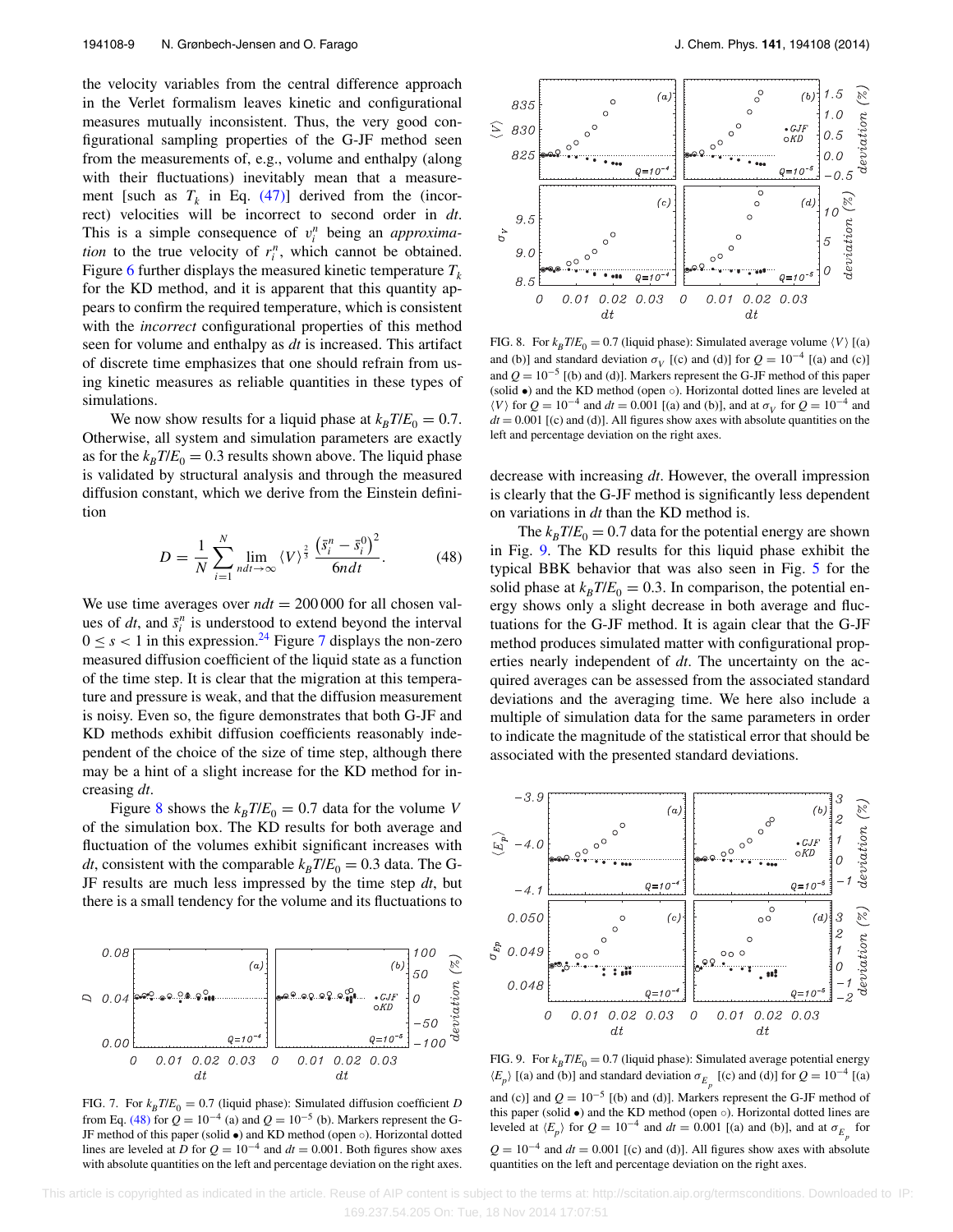

FIG. 10. For  $k_B T/E_0 = 0.7$  (liquid phase): Simulated average kinetic temperature  $\langle T_k \rangle$  [(a) and (b)] (from Eq. (47)) and standard deviation  $\sigma_{T_k}$  [(c) and (d)] for  $Q = 10^{-4}$  [(a) and (c)] and  $Q = 10^{-5}$  [(b) and (d)]. Markers represent the G-JF method of this paper (solid  $\bullet$ ) and the KD method (open  $\circ$ ). Horizontal dotted lines are leveled at  $\langle T_k \rangle = 0.3$  [(a) and (b)], and at  $\sigma_{T_k}$  for  $Q = 10^{-4}$  and  $dt = 0.001$  [(c) and (d)]. All figures show axes with absolute quantities on the left and percentage deviation on the right axes.

We confirm that the kinetic measurements of temperature and its fluctuations behave similarly in the liquid and solid phases by comparing Figs. 6 and 10. The latter shows the data for  $k_B T/E_0 = 0.7$ , which again demonstrates the signature of the momentum *mv<sup>n</sup>* not exactly being the conjugate variable to *r<sup>n</sup>*. Thus, also for the liquid phase, we observe that the calculated discrete-time kinetic temperature is progressively short of the actual temperature of the configurational sampling statistics that can be inferred from the potential energy measurements in Figure 9.

We finally turn to investigating the pressure. Clearly, one should expect that the average internal pressure  $\langle \mathcal{P} \rangle$  is controlled and equal to the imposed external pressure *P*, since this is the principle purpose of the barostat. It is important to note that the internal pressure is defined differently in the G-JF and KD methods (see discussion above in Sec. II). The former uses the canonical ensemble definition [see Eq. (11)]

$$
\mathcal{P}_{can} = \frac{1}{3V} \sum_{i=1}^{N} \bar{f}_i \cdot \bar{r}_i + \frac{N k_B T}{V},
$$
(49)

while the latter targets the microcanonical ensemble expression [see Eq.  $(8)$ ]

$$
\mathcal{P}_{micro} = \frac{1}{3V} \sum_{i=1}^{N} \bar{f}_i \cdot \bar{r}_i + \frac{1}{3V} \sum_{i=1}^{N} m \bar{v}_i^2.
$$
 (50)

For each method we inspect the statistics of the relevant internal pressure. The results for the solid phase simulations at  $k_B T/E_0 = 0.3$  are displayed in Figure 11. From the data, it is obvious that the imposed pressure is correctly adopted by the G-JF method presented here. The KD method, however, displays a curious and perhaps significant deviation from the expected. The origin of these deviations is the time reversible discretization used in the KD method (see sequential steps  $(1)$ – $(7)$  in Sec. V of Ref. 22), that applies a trapezoidal approximation  $[(r^n f^n + r^{n+1} f^{n+1})/2]$  to the configurational pres-



FIG. 11. For  $k_B T/E_0 = 0.3$  (solid phase): Simulated average pressure  $\langle P \rangle$ [(a) and (b)] and standard deviation  $\sigma_p$  [(c) and (d)] for  $Q = 10^{-4}$  [(a) and (c)] and  $Q = 10^{-5}$  [(b) and (d)]. Markers represent the G-JF method of this paper (solid  $\bullet$ ), KD method using the instantaneous pressure from Eq. (51) (open  $\circ$ ), and KD method using Eq. (52) (open  $\circ$ ). Horizontal dotted lines are leveled at  $P = 0.1$  [(a) and (b)], and at  $\sigma_p$  for  $Q = 10^{-4}$  and  $dt = 0.001$ [(c) and (d)]. All figures show axes with absolute quantities on the left and percentage deviation on the right axes.

sure contribution [first term on rhs of Eq.  $(50)$ ], while using a mid-point approximation  $(v^{n+\frac{1}{2}})$  to the kinetic part [second term on rhs of Eq.  $(50)$ ]. Therefore, the discrete-time instantaneous pressure

$$
\mathcal{P}_I^n = \frac{1}{3V} \sum_{i=1}^N \bar{f}_i^n \cdot \bar{r}_i^n + \frac{1}{3V} \sum_{i=1}^N m(\bar{v}_i^n)^2, \qquad (51)
$$

corresponding to the expression  $(50)$  is different from, and inconsistent with, the enforced pressure in the KD method for  $dt > 0$ . This inconsistency is visible in Figure 11, where the marker ◦ shows the average of the instantaneous pressure calculated from Eq.  $(51)$ . The data exhibits a quadratically increasing deviation between the enforced and measured internal pressures as *dt* is increased. An measure of the internal pressure, more consistent with the enforced value *P*, is found from

$$
\mathcal{P}_{II}^{n} = \frac{1}{3V} \sum_{i=1}^{N} \bar{f}_{i}^{n} \cdot \bar{r}_{i}^{n} + \frac{1}{3V} \sum_{i=1}^{N} m (\bar{v}_{i}^{n+\frac{1}{2}})^{2}, \qquad (52)
$$

which is shown by the markers  $\diamond$ . This measure of pressure seems properly enforced for all time steps *dt*.

The fluctuations, defined as the standard deviation  $\sigma_p$ , of the internal pressure show very reasonable robustness of the G-JF method against *dt* variations, although we do observe up to about 5% error for *dt* very close to the stability limit. In comparison, the KD method shows larger deviations, especially for the measure of the internal pressure defined by Eq. (52). We thus conclude that within the KD method, neither  $\mathcal{P}_I^n$  nor  $\mathcal{P}_{II}^n$  exhibit statistics that is insensitive to variations in *dt*.

Figure 12 shows the acquired statistics of the measured pressure and its fluctuations as a function of the time step for the liquid phase at  $k_B T/E_0 = 0.7$ . The overall behavior of the methods is the same for liquid and solid phases with direct averages of the instantaneous pressure, Eq. (51), being significantly depressed for the KD method as *dt* is increased. We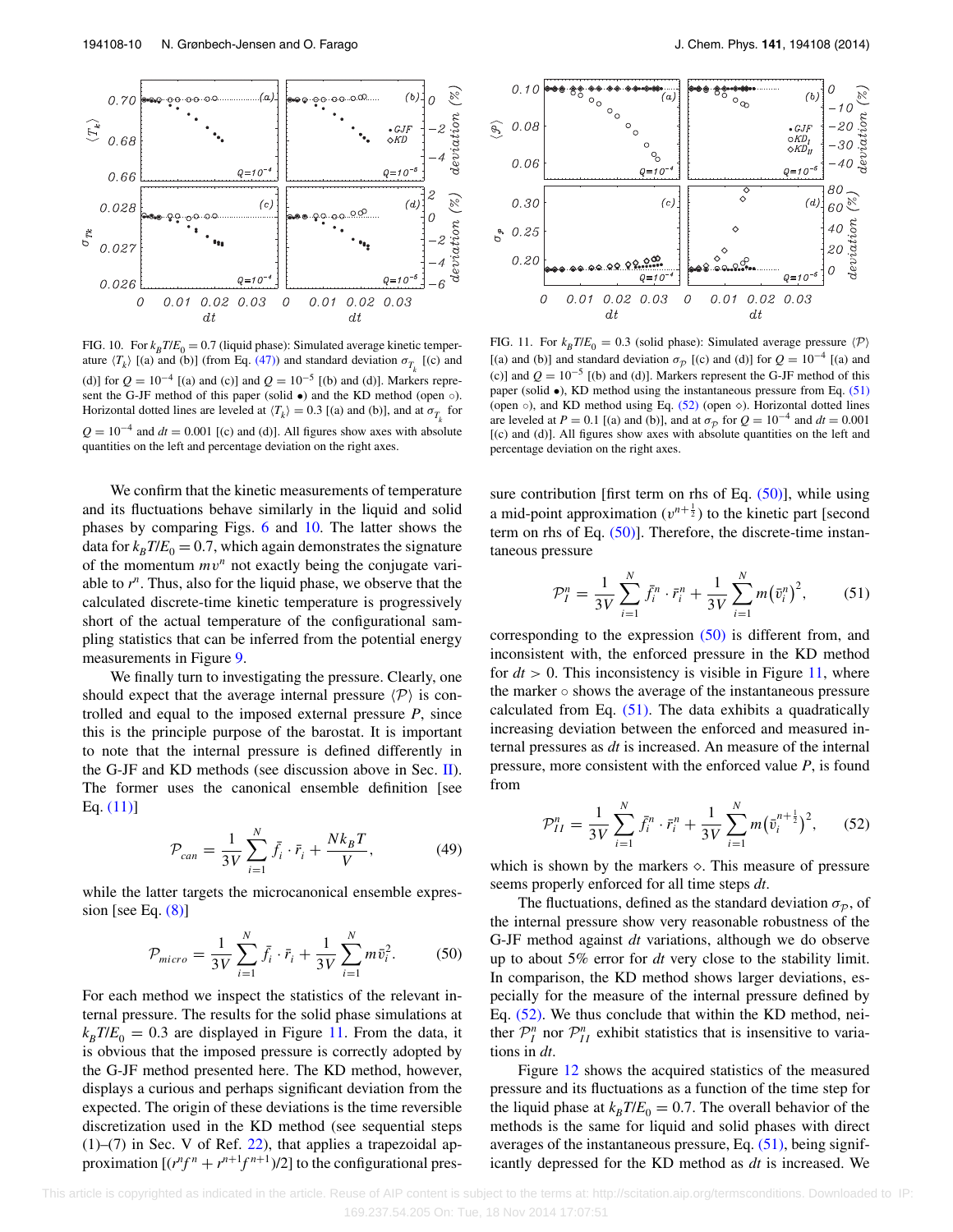

FIG. 12. For  $k_B T/E_0 = 0.7$  (liquid phase): Simulated average pressure  $\langle P \rangle$ [(a) and (b)] and standard deviation  $\sigma_p$  [(c) and (d)] for  $Q = 10^{-4}$  [(a) and (c)] and  $Q = 10^{-5}$  [(b) and (d)]. Markers represent the G-JF method of this paper (solid  $\bullet$ ), KD method using the instantaneous pressure from Eq. (51) (open  $\circ$ ), and KD method using Eq. (52) (open  $\circ$ ). Horizontal dotted lines are leveled at  $P = 0.1$  [(a) and (b)], and at  $\sigma_p$  for  $Q = 10^{-4}$  and  $dt = 0.001$ [(c) and (d)]. All figures show axes with absolute quantities on the left and percentage deviation on the right axes.

also see that the fluctuations of the KD pressure is fairly independent of *dt* for  $Q = 10^{-4}$ , while the fluctuations of the pressure  $\mathcal{P}_{II}^n$  increase dramatically for  $Q = 10^{-5}$ . The G-JF method is generally robust, although we do observe some increase in pressure fluctuations for  $Q = 10^{-5}$ .

We note that improved statistical accuracy of kinetics using half-step velocities  $v^{n+\frac{1}{2}}$  in the so-called leap-frog versions of the Verlet method have been investigated<sup>25,26</sup> for deterministic Nosé-Hoover control of temperature and pressure. However, while the half-step velocities may be able to produce better consistency for the averaged kinetic temperature in deterministic dynamics, these approaches may neither translate to stochastic dynamics nor resolve the fundamental question of calculating instantaneous pressure (at times  $t_n$ ) for statistical averages and fluctuations, as illustrated above.

#### **IV. DISCUSSION**

We have presented and demonstrated a new thermostatbarostat pair for simulating atomic and molecular dynamics with periodic boundary conditions. The new G-JF method is simple and stable, and simulations of thermodynamic properties produce data with very little dependency on the applied numerical time step. We have investigated the method in the context of two characteristic models—a one-dimensional toy model with known statistical solutions, and the classical three-dimensional Lennard-Jones material, simulated in both crystalline and liquid phases. In all cases the G-JF method behaves extremely well for measured averages as well as for their fluctuations. In comparison, the state-of-the-art KD method, which is also representative of other commonly used methods, may exhibit significant deviations in both averages and fluctuations for increasing time steps. As we have emphasized throughout this paper, and specifically in the Appendix, it is crucial to appreciate that discrete time invalidates the conjugate relationship between the coordinate *r* and its simulated velocity *v*. Consequently, one *cannot* expect accurate simulation measures for both configurational and kinetic quantities using any given method. This interesting and essential feature becomes apparent when comparing the behavior of kinetic and potential energies as a function of time step variations. We submit that the G-JF thermostat and barostat are advantageous in that they consistently provide proper configurational properties (such as Boltzmann distributions, Einstein diffusion, potential energy, pressure, system volume, as well as their fluctuations), while leaving kinetic measures (such as measured kinetic energy and the derived kinetic temperature) with predictable deviations. In contrast, most other methods (e.g., KD, Nosé-Hoover, etc.) enforce the expected kinetic measures, thereby sacrificing the accuracy of proper configurational sampling. The latter is unfortunate, since *most molecular simulations are conducted in order to obtain configurational information*.

We close by noting that the G-JF method is easily extended to non-isotropic volume adjustments, and that the algorithm is not only simple, but also in a form that makes it easy to implement into existing molecular dynamics codes that have thermodynamic temperature and pressure control. Specifically, the method can also conveniently be expressed in the so-called leap-frog and position-Verlet forms, as outlined for the thermostat in Ref. 23.

#### **ACKNOWLEDGMENTS**

This work was supported by the US Department of Energy, Project No. DE-NE0000536000, and by the Israel Science Foundation (ISF), Grant No. 1087/13.

## **APPENDIX: DISCRETE-TIME RELATIONSHIP BETWEEN POSITION AND VELOCITY**

The continuous-time expectation, that the momentum  $p^n = mv^n$  is the conjugate variable to the spatial coordinate *r<sup>n</sup>*, is *not* fulfilled in discrete-time Verlet methods. This unfortunate consequence of time discretization has significant implications for the use and interpretation of simulations, and it can be illuminated by considering a the simple analysis of a simulated harmonic oscillator, $27$ 

$$
m\ddot{r} = -\kappa r,\tag{A1}
$$

where  $\kappa > 0$  is a Hooke's spring constant. The continuoustime solution to this equation is, of course,  $r(t) \propto \exp(\pm i \Omega_0 t)$ and  $v(t) = \dot{r} = \pm i \Omega_0 r(t)$ , where  $\Omega_0^2 = \kappa/m$ . (We use *i* for complex notation in this Appendix.)

The discrete-time Verlet equations for Eq. (A1) are found from Eqs.  $(1)$  and  $(2)$ :

$$
r^{n+1} = 2r^n - r^{n-1} - \frac{\kappa dt^2}{m} r^n, \tag{A2}
$$

$$
v^n = \frac{r^{n+1} - r^{n-1}}{2dt}.
$$
 (A3)

The solution is

$$
r^n \propto \exp(\pm i\Omega_V n \, dt) \tag{A4}
$$